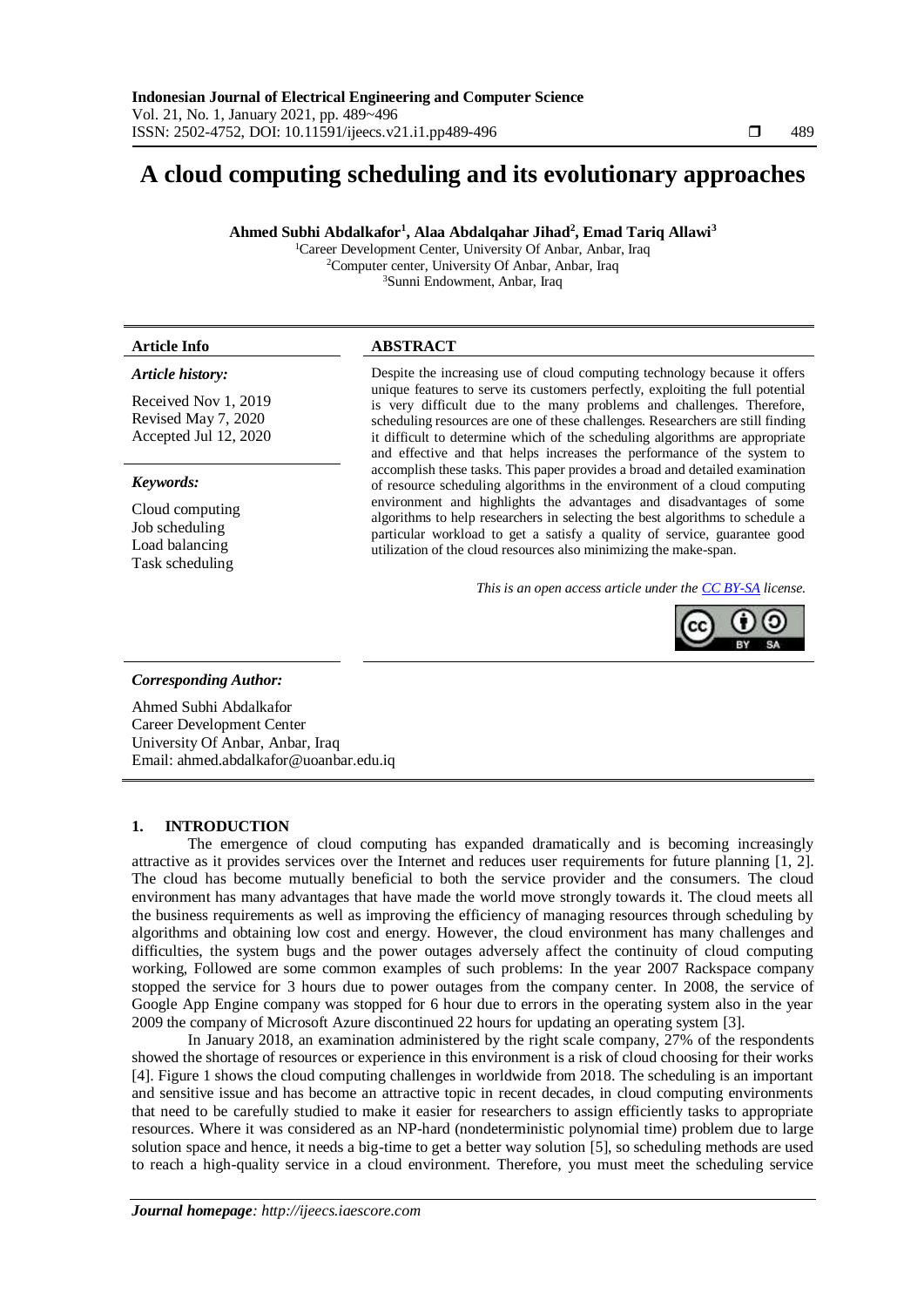requirements of different users. There will be many requests for service on the cloud platform at the same time. Therefore scheduling must be able to schedule multiple workflows [6].



Figure 1. Cloud computing challenges from 2018

This paper aims to provide comprehensive and extensive an examination of scheduling algorithms in the environments of cloud computing where the highlight was in the key concepts of cloud scheduling, state-of-the-art implementation and architectural principles also investigated in the types of scheduling algorithms and a better understand the advantages and disadvantages of these algorithms.

The Scheduling is an NP-complete problem, by looking at a lot of problems such as keeping cost and energy down and reducing waiting time, therefore, many research methods have been proposed by many researchers. Despite the abundance of these studies on this hot topic, but the door is still open behind the researchers because most they reached are not perfect and not close to the optimal solution [7]. Below are some recent and important studies that will be used by researchers when researching in this field. Gibet T. and El Amrani [8] give a review of cloud computing infrastructure, discuss and evaluate its importance, and compute resources scheduling algorithms. Athokpam Bikramjit et.al [9] presented a comparative study and analyzed the several algorithms of scheduling and notes that the current algorithms provide big throughput and effective cost however, lack availability and reliability. S. Lakshmanan [10] presented a comparative analysis of ABC, FIFS, RR, SJF, Priority tasks, and merits, demerits scheduling algorithms in the cloud platform. These algorithms mainly focus on summarizing algorithm parameters, the job executes environment, types of job, it is used to decrease the make-span time, waiting for time and complexity of the code. Shameer A.P and A.C Subhajini [11] compared among three algorithms, round-robin (RR), Shortest job first (SJF) and first in first out (FIFO). Mohammad Masdari et.al [12] they offered the particle swarm optimization (PSO) algorithm based scheduling in an environment of a cloud computing, implemented a classification via the algorithm type (PSO), also presented how this algorithm was developed and combined to solve the problem of the task-workflow. Finally, a comprehensive comparison was provided via different objectives of scheduling like execution time, load balancing, and the costs.

Maria A. and Rajkumar B. [13] provide a study of the algorithms for scheduling scientific workflows. Focus on technologies considering applications formed as directed acyclic graph and the resource form given via providers of the public cloud. The classification is performed via a large study of being algorithms that focus on special features such as storage, network access, and VMs. Kamalpreet K. and Kanwalvir S. [14] they compared a variety of scheduling algorithms in tabular format various parameter making use of cloud computing environment in most of the algorithms. Simsy Xavier et.al [15] they have scanned several scheduling of workflow algorithms found in the environment of cloud then compared with different restrictions. Priya R. and Avinash P. [16] offers a survey of many scheduling of workflow algorithms kinds cloud computing, and it study compares several kinds of scheduling algorithms of a workflow. They coordinate problem of a scheduling via the environment of cloud and present a cloud scheduling hierarchy, principally divided to system and user levels.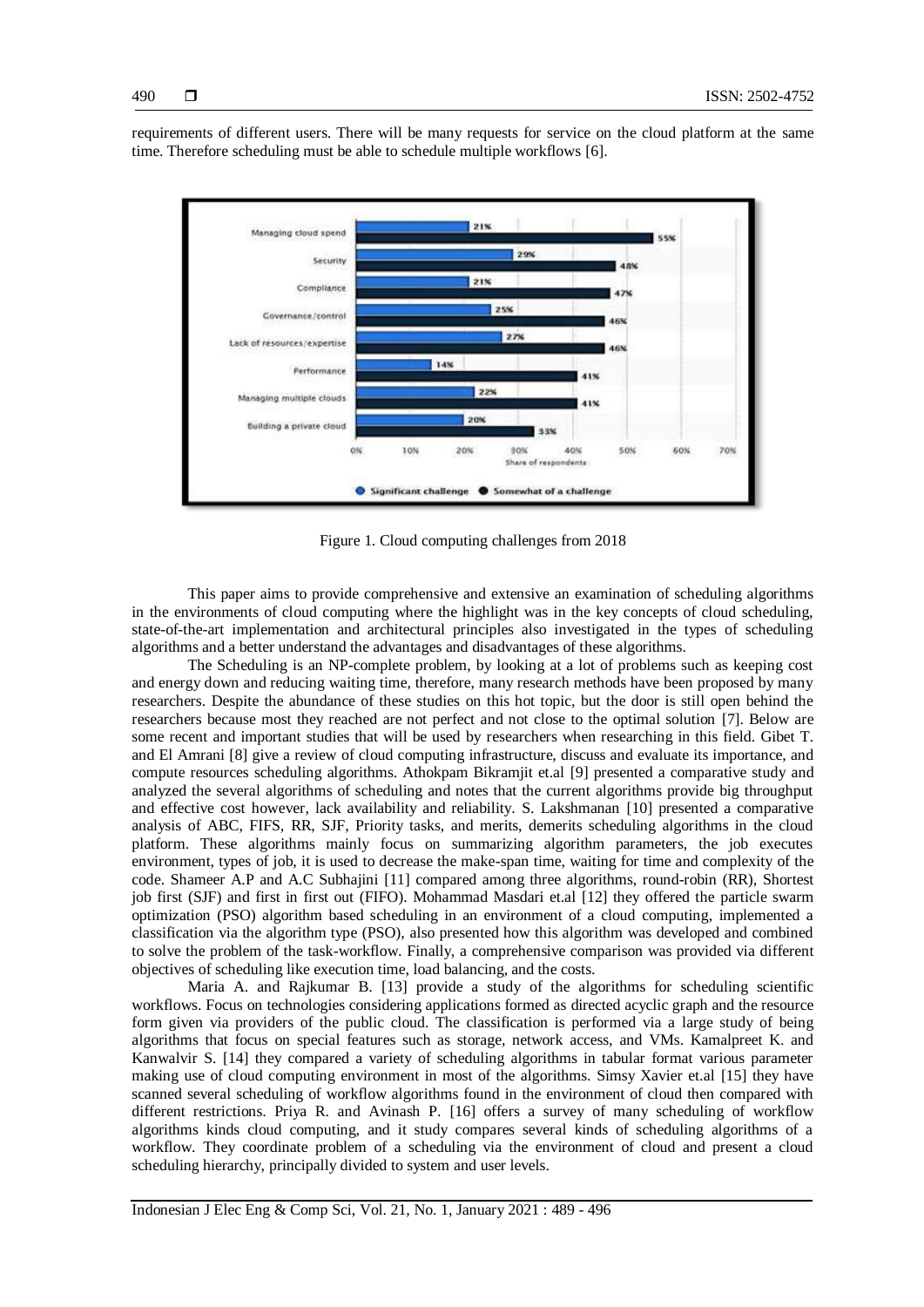#### **1.2. Scheduling algorithm in cloud computing**

Kalka and Mohit [17] they adjusted the HEFT algorithm that inefficiently distributes the workload between the processor, reduces application rendering time based on their order and assignment of task with the processor. They concluded that the proposed algorithm decreases task time and load balance problems compared to the HEFT and CPOP algorithms. Ursa Sayeed et.al [18] proposed a hybrid FFA-PSO based AMTS method to reduce total energy consumption, total cost, implementation time, and increased resource operation. The result of the trial showed that the proposed FFA-PSO based AMTS works proficiently in a cloud computing in minimum implementation time, energy consumption and cost. J. KOK et.al [19] introduced by a new mechanism called modified max-min algorithm (MMax-Min), boosted by the Max-Min Algorithm. The suggested algorithm explores a cloud with maximum completion time and minimum completion time and assigns any of the clouds to implement according to specifications. They compared their proposal with standard max-min and round robin algorithms.

Mehdi Sookhak et.al [20] introduced an effective far data way audit structure to validate the integrity of the data kept via environment of cloud. They applied algebraic property data blocks that are outsourced to check file integrity remotely and decrease computational costs in their server and client from that environment. They planned structure of a new data that separates then subjugates the table for supportive effective data updating the bears minimal computing plus auditor of communications expenses. Arabi E. et.al [21] proposed the use of modified ant colony improvement in load balancing. This scheme enhances the scheduling of cloud jobs for load balancing. Amit A. and Saloni J. [22] the GPA focuses mainly on reducing mission time, this study virtual machines and tasks are ordered based on many instructions for each second. Results in the study were compared with tow algorithms first, Round Robin algorithm, and second first com first services, concluded, the GPA operates more useful than Round Robin and FCFS. M. Abu Sharkh et.al [23] introduce some internal and external factors affecting the design of DC RA models. Models operate based on a trusted social graph, and these models differ when compared to distributed cloud computing, grid, and classical computing models.

Ruay-Shiung Chang et.al [24] introduced the adaptive assessment function (ASJS) scheduling algorithm for the network environment. It proposes to shorten the end time, thus improving system productivity. This algorithm measures the computing power and transmission power for each cluster in the network system. Further, it measures the mass score for each block that will be adjusted by implementing local and global updates. Tasquia Mizan et.al [25] they introduced an improved the algorithm for tasking scheduling via a bee and a greedy algorithms for acquiring perfect service on hybrid cloud environment. Algorithms of Bee life are household to job scheduling with the greedy manner. In adjusted task scheduling, queue tasks are handled with a non-proactive priority queue. It enters the algorithm of BLA and greedy manner to acquire the perfect result. Machine size can be decreased with the hybrid method. Jiayin Li et.al [26] they proposed a scheduling algorithm based on the proposed comments for preventive functions in the cloud. The MinMin algorithm is used for scheduling jobs.

# **2. TYPES OF SCHEDULING**

Generally, Scheduling algorithms are divided into two main parts task scheduling and job scheduling.

# **2.1. Task scheduling**

Scheduling tasks are considered to be the most effective and efficient techniques for selecting the best resources in an efficient manner, a task scheduling classified into workflow, real-time scheduling, static and dynamic cloud service scheduling, and load balancing schedules.

- a) Workflow: it is a manner that manages and maps the task execution on the assigned resources. It assigns appropriate resources to task of workflow in which the execution of the tasks can be finished to meet objective capacities needed by users. The workflow consists of from best-effort based scheduling algorithms and quality of service (QoS), the first one derived from a meta-heuristics based or heuristics-based approach. The second one means several applications of the workflow need some assurance of the quality of service. Therefore, these applications need to schedule so that they can analyze user service requirements.
- b) Real-time scheduling: in general, the scheduling algorithm defines how tasks are handled by the scheduling system. In the scheduling system algorithm in real-time each description of the task and the deadline and the identifier are set and completed As defined according to scheduling algorithms, Scheduling algorithms must prevent concurrent way to devices and shared resources. The problem of scheduling of the real-time system is to set a schedule to perform tasks so that its timing constraints are met. In simpler real-time systems where tasks and execution times are known to all may not even be a scheduler simply perform a task (or give in to) the next. In the most complex real-time system with a larger (but static) number, may be possible to work a fixed schedule based on the required run tasks and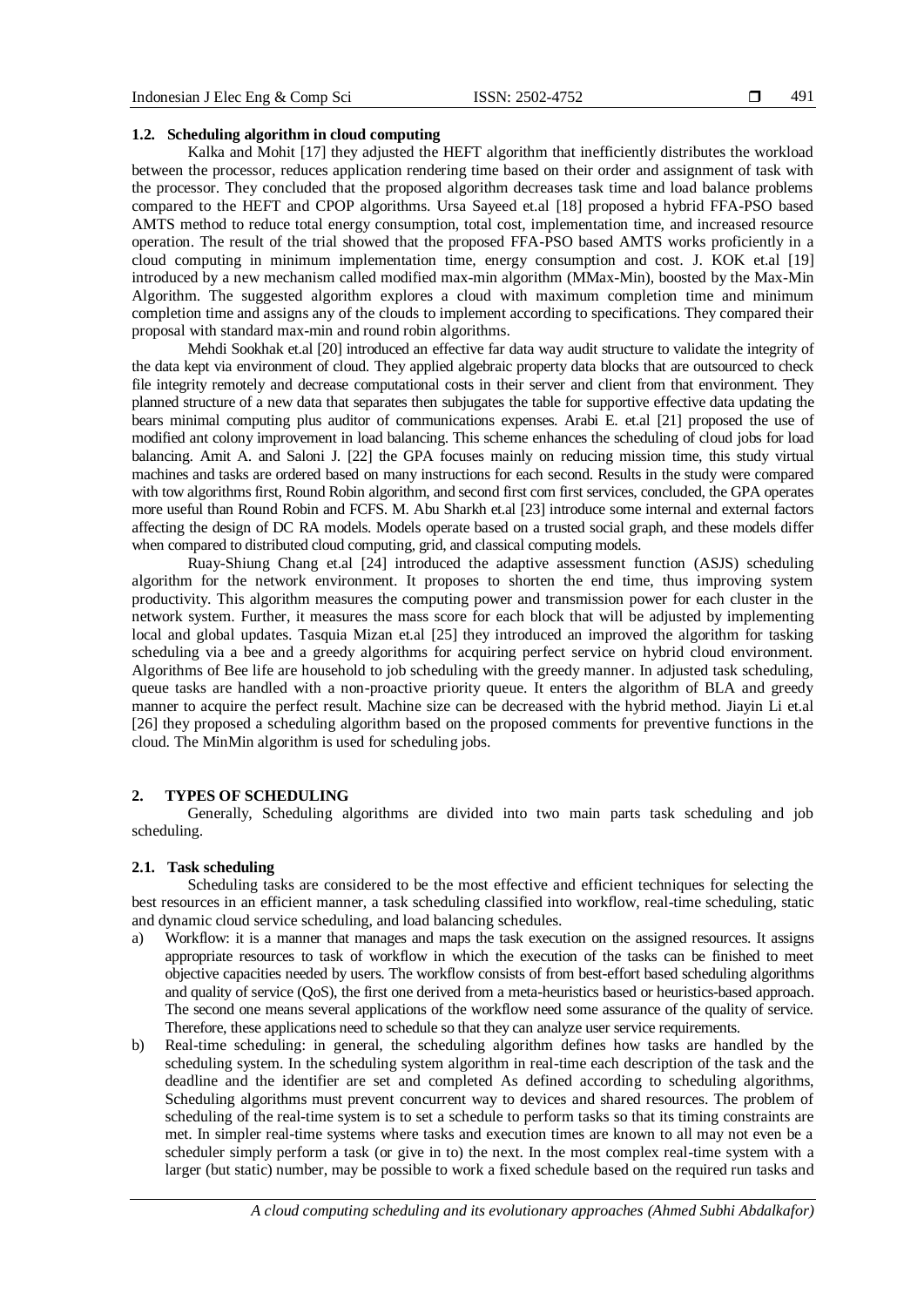the time expected to be completed for each list where ensures the implementation of all tasks in a timely manner. But for many systems in real-time the workload changes from moment to moment depending on external events this requires dynamic scheduling. The system is said to be un-schedulable when tasks cannot meet deadlines, the task can be classified as a periodic or non-periodic process [27].

- c) Static and dynamic cloud service scheduling: there are two scheduling tasks in the cloud; Schedule static tasks and schedule dynamic tasks. Static scheduling allows you to fetch the required data and connect all the scheduling parameters initially scheduling a static schedule imposes a lower load at runtime. For dynamic scheduling, the task/task modules information is unknown. Therefore, the task of execution time may not be known and tasks are allocated quickly. The advantage of a dynamic static schedule that the system does not have to possess the run-time conduct of the request previously running it. An additional the dynamic scheduler is divided into a couple of types batch mode or connected mode. In first one, the tasks are queued, grouped in a group, and then scheduling after time interval. In second, the tasks are scheduled after they access the system [28, 29].
- d) Load balancing: it is one of the best significant concepts in distributed environments. A Cloud computing is also one of the better platforms that availability data storage at the lowest cost and can be accessed at any time online. The basic feature of the load balancer is to improve resource utilization, maximize productivity, reduce response time, and avert overcharging of resources [30]. The aim of load balancing to the high level of user satisfaction and the use of the proportion of resources by ensuring a reasonable and well done for each resource allocation of computing resources. The load balancing application reduces the opportunity for interruptions that can simultaneously affect the services of cloud systems. If a single system interruption is affected, the load balancer is capable of switching to another available resource. Additionally, confirms that every processor or each node does almost equal work at any time. There are various types of load balancing algorithms available, which can be categorized mainly into two groups, static algorithms and dynamic algorithms.

# **2.2. Job scheduling algorithms**

At present, cloud computing is used widely. hence, several challenges in the use of cloud computing. The resource management challenge and one of the resource-related administration issues is the scheduling of tasks [31]. Scheduling work is to achieve excellent performance computing and the most useful productivity system. The principal task of scheduling algorithms in the cloud reduces the total time to complete the tasks by obtaining the most suitable resources that will be customized to the task. The environment is a various system and the activity of each processor varies rapidly, and the priority of the job is an important issue in scheduling for some of the functions services must be earlier than those other functions cannot be kept for long in this system. You should take the appropriate scheduling functions into account for the priority functions algorithm [30]. In general, the job Scheduling algorithms is consists of two main parts, the first parts are Batch-modeheuristic-scheduling-algorithms which consists of several algorithms such as round robin algorithm, randomized, max-min scheduling algorithm min–min algorithm, shortest job first algorithm, and others and online-mode-heuristic-algorithms in the second part that mean when a task is arrived directly mapped onto a host so this technique is more appropriate because the heterogeneous and speed of each processor changes fast in this environment. The appropriate example for this part is the most fit task scheduling [32].

- a) The round robin algorithm: specially designed for time-sharing systems. The load is distributed equally to all resources in circular order. Run a slide function (sometimes called a quantum scheduler). The first operation of the queue is selected from the CPU scheduler and then sets the timer to Cut off after quantum one the finally sending the process. Do this repeatedly until the jobs are completed. If the job does not fulfill in a single custom quantity, revert to the queue and wait for the next round. The Jobs are performed in a consecutive cycle, and a necessity to wait for the earlier job to get full. Consequently, there is no famine problem [33].
- b) Randomized algorithm: is the simplest algorithm available that uses a degree of randomness as part of its logic? Two advantages of random distribution have simplicity and speed; this effectively reduces the complexity of the account. The algorithm typically uses a random bit uniformly as a helper input to direct its behavior. The performance of the algorithm will be a random variable defined by random bits, thus either time management, or output (or both) random variables.
- c) Max-min scheduling algorithm: it chooses big tasks to be implemented first. Here, we are given the greater priority tasks on the smaller tasks, if we have one long job, Max-Min can perform several short tasks simultaneously while Implementation a large one. Continue to work in descending order. Which again repeats this procedure for all available functions [34-36].
- d) Min-min algorithm: this algorithm determines the less expected time of tasks to be executed. This algorithm passes through two stages, the first is to search for the less time expected to accomplish all the tasks. Then the second step is to assign the specific task that was performed in the first step depending on the overall less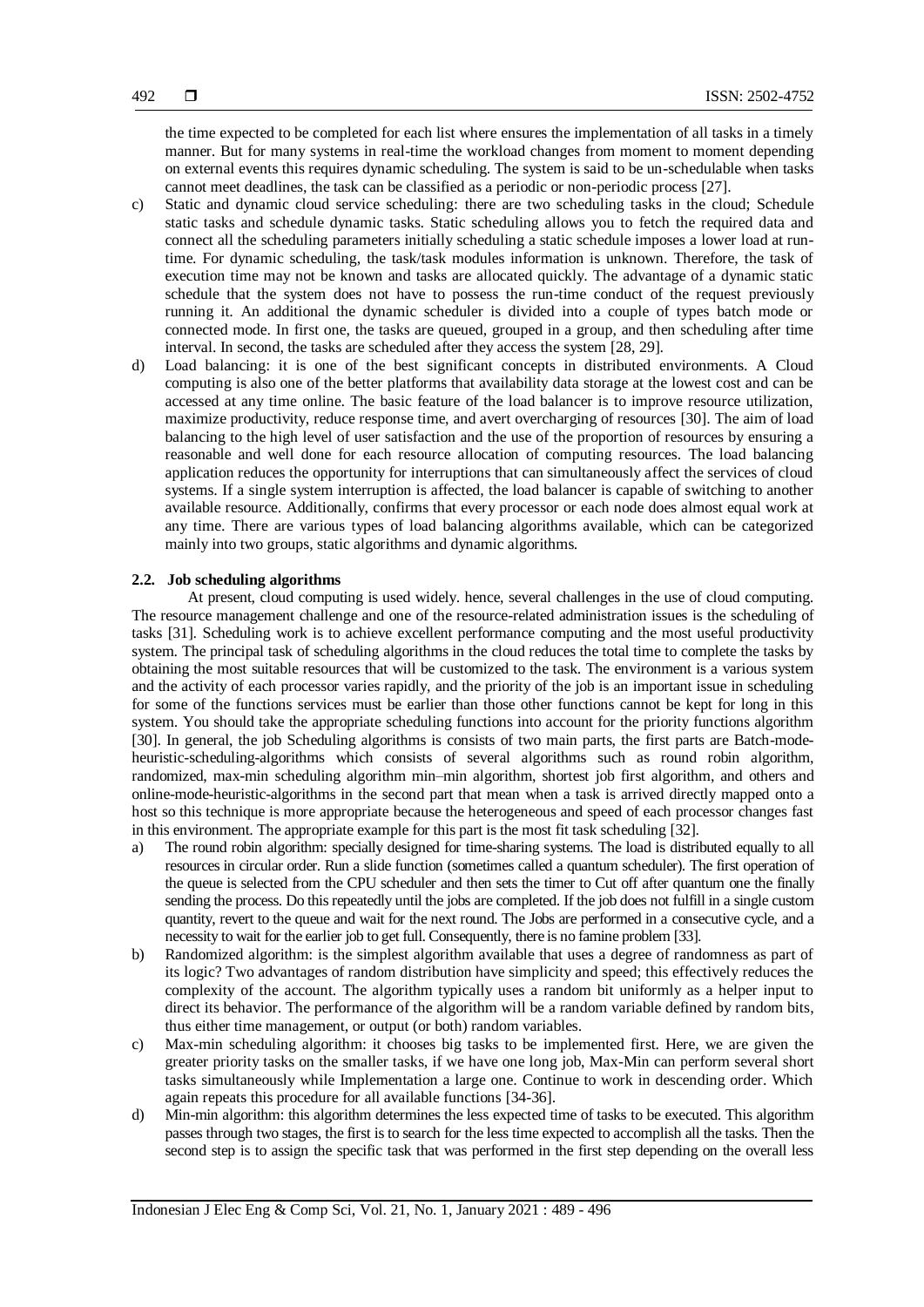expected completion time to the correct resource [37, 38]. Regardless of the advantages that exist in this algorithm of obtaining the least time where there is starvation for some of the tasks when executed.

e) Shortest job first algorithm: there are many algorithms available to schedule the CPU including the first shorter function (SJF). A high priority is allocated to posts with minimum execution time and put first in the queue while the lowest priority is allocated to the task with maximum implementation time, always select the shortest function (any job takes less time) available. When the CPU is available [32]. Table 1 illustrated the advantage and disadvantage of algorithms that which were mentioned and Figure 2 shows the types of scheduling algorithms.

On the other hand, the pattern recognition is an important and fertile topic as it has entered many applications such as recognizing the different languages from Arabic, English, and other languages of the world [39], so, many databases have been built to implement and test these applications [40-44], as result, the recognition has entered a large area in many applications in the cloud environment such as Emotion of human [45] and activity recognition [46], and face recognition [47-49].

| T able 1. Fros and cons of scheduling arguments |                                                                                                                                                                                                                  |                                                                                                                                                                                                                                         |
|-------------------------------------------------|------------------------------------------------------------------------------------------------------------------------------------------------------------------------------------------------------------------|-----------------------------------------------------------------------------------------------------------------------------------------------------------------------------------------------------------------------------------------|
| Name of Algorithms                              | Advantage                                                                                                                                                                                                        | Disadvantage                                                                                                                                                                                                                            |
| Round Robin<br>Algorithm                        | Easier for implementing, and it is free from<br>famine (which means that the process does<br>not have the resources to complete it<br>permanently or after a long time, and tasks<br>processing without priority | The average waiting time is worse than FCFS,<br>and then the performance level depends on the<br>slice.                                                                                                                                 |
| Randomized<br>Algorithm                         | Simplicity, Performance                                                                                                                                                                                          | -A run-time analysis or a suitable solution is<br>often complex.<br>-Improbable for Producing random number.<br>The result depends a large part on the quality of<br>the random numbers, so it needs to rely on false<br>random numbers |
| Max-Min scheduling<br>algorithm                 | Performance level depends on tasks if the<br>task is longer.                                                                                                                                                     | Priority depends on less important. They are<br>positive on the basis of a big task more than a<br>small task                                                                                                                           |
| Min-Min Algorithm                               | Obtaining least time                                                                                                                                                                                             | Starvation for some of the tasks when executed<br>-Difficulty predicting CPU time and<br>implementation.                                                                                                                                |
| <b>Shortest Job First</b><br>Algorithm          | Make waiting time for operations less<br>executable.                                                                                                                                                             | -In the event that the waiting period is<br>shortened, as long-term operations may wait for<br>a long time and may not be carried out, so they<br>have a problem, (starvation of large process)<br>famine of long-term processes.       |

# Table 1. Pros and cons of scheduling algorithms



Figure 2. The types of scheduling algorithms

*A cloud computing scheduling and its evolutionary approaches (Ahmed Subhi Abdalkafor)*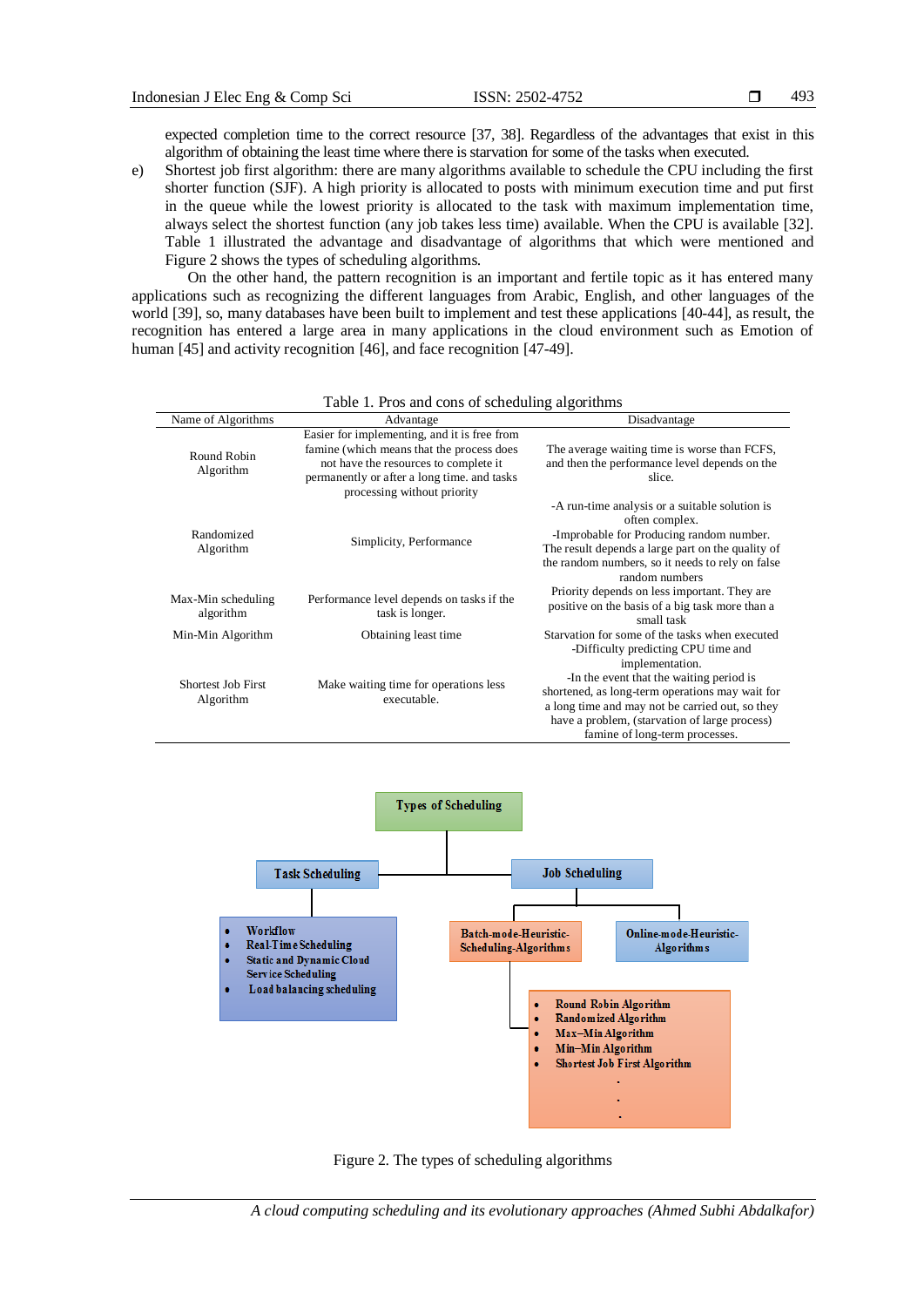# **3. CONCLUSION**

The scheduling is one of the most important matters which need to be focused to obtain efficient performance in cloud computing. In this research, we conducted a broad, comprehensive, and intensive examination of the scheduling of the algorithms as well as focus on the most important studies in this field. We also discussed the advantages and disadvantages of some scheduling algorithms to be selecting the best algorithms by researchers to achieve utilization of the resource, completion cost and time according to the comprehensive examination of these algorithms and also the pros and cons of these algorithms.

# **REFERENCES**

- [1] Isa, A. W. M, et al., "Cloud computing adoption reference model," *Indonesian Journal of Electrical Engineering and Computer Science*, vol. 16, no. 1, pp. 395-400, October 2019.
- [2] Olanrewaju, R. F., Islam, T., Khalifa, O. O., & Fajingbesi, F. E., "Data in Transit Validation for Cloud Computing Using Cloud-Based Algorithm Detection of Injected Objects," *Indonesian Journal of Electrical Engineering and Computer Science*, vol. 10, no. 1, pp. 348-353, 2018.
- [3] Qian, L., Luo, Z., Du, Y., & Guo, L., "Cloud computing: An overview," *In IEEE International Conference on Cloud Computing,* pp. 626-631, 2009.
- [4] *https://www.statista.com/statistics/511283/worldwide-survey-cloud-computing-risks/* accessed at 24/5/2019.
- [5] Chang, Ruay-Shiung, Chih-Yuan Lin, and Chun-Fu Lin, "An adaptive scoring job scheduling algorithm for grid computing," *Information Sciences*, vol. 207, pp. 79-89, 2012.
- [6] Zhou, Y., & Huang, X., "Scheduling workflow in cloud computing based on ant colony optimization algorithm," In *Business Intelligence and Financial Engineering (BIFE)*, *2013 Sixth International Conference on* IEEE, pp. 57-61, 2013.
- [7] Choudhary, A., Gupta, I., Singh, V. & Jana, P. K., "A GSA based hybrid algorithm for bi-objective workflow scheduling in cloud computing," *Future Generation Computer Systems*, vol. 83, pp. 14-26, 2018.
- [8] Gibet Tani Hicham, El Amrani Chaker, "Optimization of Task Scheduling Algorithms for Cloud Computing: A Review," *SCAMS-SH'17*, October 2017.
- [9] Athokpam Bikramjit Singh, Sathyendra Bhat J., Ragesh Raju, Rio D'Souza, "A Comparative Study of Various Scheduling Algorithms in Cloud Computing," *American Journal of Intelligent Systems*, vol. 7, no. 3, pp. 68-72, 2017.
- [10] S. Lakshmanan, "A Survey on Heterogeneous Resource Scheduling Algorithm in Cloud Computing," *IJSRSET*, vol. 3, no. 8, pp. 962-966, 2017.
- [11] Shameer A. P., "Study on Different Scheduling Algorithm for Cloud Computing," *International Journal of Advanced Research in Computer Science and Software Engineering*, volume 6, issue 5, May 2016.
- [12] M. Masdari, F. Salehi, M. Jalali, and M. Bidaki, "A Survey of PSO-Based Scheduling Algorithms in Cloud Computing," *J. Netw. Syst. Manag.*, vol. 25, no. 1, pp. 122–158, Jan. 2016.
- [13] Maria A. Rodriguez and Rajkumar Buyya, A Taxonomy and Survey on Scheduling Algorithms for Scientific Workflows in IaaS Cloud Computing Environments, *Concurrency and Computation: Practice and Experience (CCPE)*, volume 29, no. 8, pp. 1-23, ISSN: 1532-0626, Wiley Press, New York, USA, April 25, 2017
- [14] Kamalpreet Kaur, Kanwalvir Singh Dhindsa, "Comparative Study of Tools and Scheduling Algorithms of Cloud Computing," *International Conference on Communication*, Information and Computing Technology, 2015.
- [15] Simsy Xavier, S.P.Jeno Lovesum, "A Survey of Various Workflow Scheduling Algorithms in Cloud Environment," *International Journal of Scientific and Research Publications*, vol. 3, no. 2, 2013.
- [16] Priya R. Lodha and Avinash P. Wadhe, "Study of Different Types of Workflow Scheduling Algorithm in Cloud Computing," *IJARCSEE*, vol. 2, no. 4, April 2013.
- [17] Kalka Dubey, Mohit Kumar, S.C. Sharma, "Modified HEFT Algorithm for Task Scheduling in Cloud Environment," *Procedia Computer Science*, vol. 125, pp. 725-732, 2018.
- [18] Ursa Sayeed, Arshad Shareef, T Sunil, "An Optimal Task Scheduling Strategy in Cloud Computing Environment Utilizing FFA-PSO Algorithms," International *Journal of Advance Research in Science & Engineering*, 2017.
- [19] J. Kok Konjaang, Fahrul Hakim Ayob, Abdullah Muhammed, "An Optimized Max-Min Scheduling Algorithm in Cloud Computing," *Journal of Theoretical and Applied Information Technology*, vol. 95, no. 9, 2017.
- [20] Mehdi Sookhak, Abdullah Gani, Muhammad Khurram Khan, Rajkumar Buyya, "Dynamic remote data auditing for securing big data storage in cloud computing," *Information Scienses*, 2015.
- [21] Arabi E. Keshk, Ashraf B. El-Sisi, Medhat A. Tawfeek, "Cloud Task Scheduling for Load Balancing based on Intelligent Strategy," *I. J. Intelligent Systems and Applications*, vol. 6, no. 5, pp. 25-36, 2014.
- [22] Amit Agarwal, Saloni Jain, "Efficient Optimal Algorithm of Task Scheduling in Cloud Computing Environment," *International Journal of Computer Trends and Technology*, vol. 9, pp. 344-349, 2014.
- [23] M. Abu Sharkh, M. Jammal, A. Shami and A. Ouda, "Resource allocation in a network-based cloud computing environment: design challenges," in *IEEE Communications Magazine*, vol. 51, no. 11, pp. 46-52, November 2013. doi: 10.1109/MCOM.2013.6658651.
- [24] Chang, Ruay-Shiung, Chih-Yuan Lin, and Chun-Fu Lin, "An adaptive scoring job scheduling algorithm for grid computing," *Information Sciences*, vol. 207, pp. 79-89, 2012.
- [25] Mizan, T., Masud, S. M. R. A., Latip, R., "Modified Bees Life Algorithm for Job Scheduling in Hybrid Cloud," *International Journal of Engineering and Technology*, vol. 2, no. 6, pp. 974-979, June, 2012.
- [26] Li, M. Qiu, J. Niu, W. Gao, Z. Zong and X. Qin, "Feedback Dynamic Algorithms for Preemptable Job Scheduling in Cloud Systems," *2010 IEEE/WIC/ACM International Conference on Web Intelligence and Intelligent Agent Technology*, Toronto, ON, pp. 561-564, 2010. doi: 10.1109/WI-IAT.2010.30.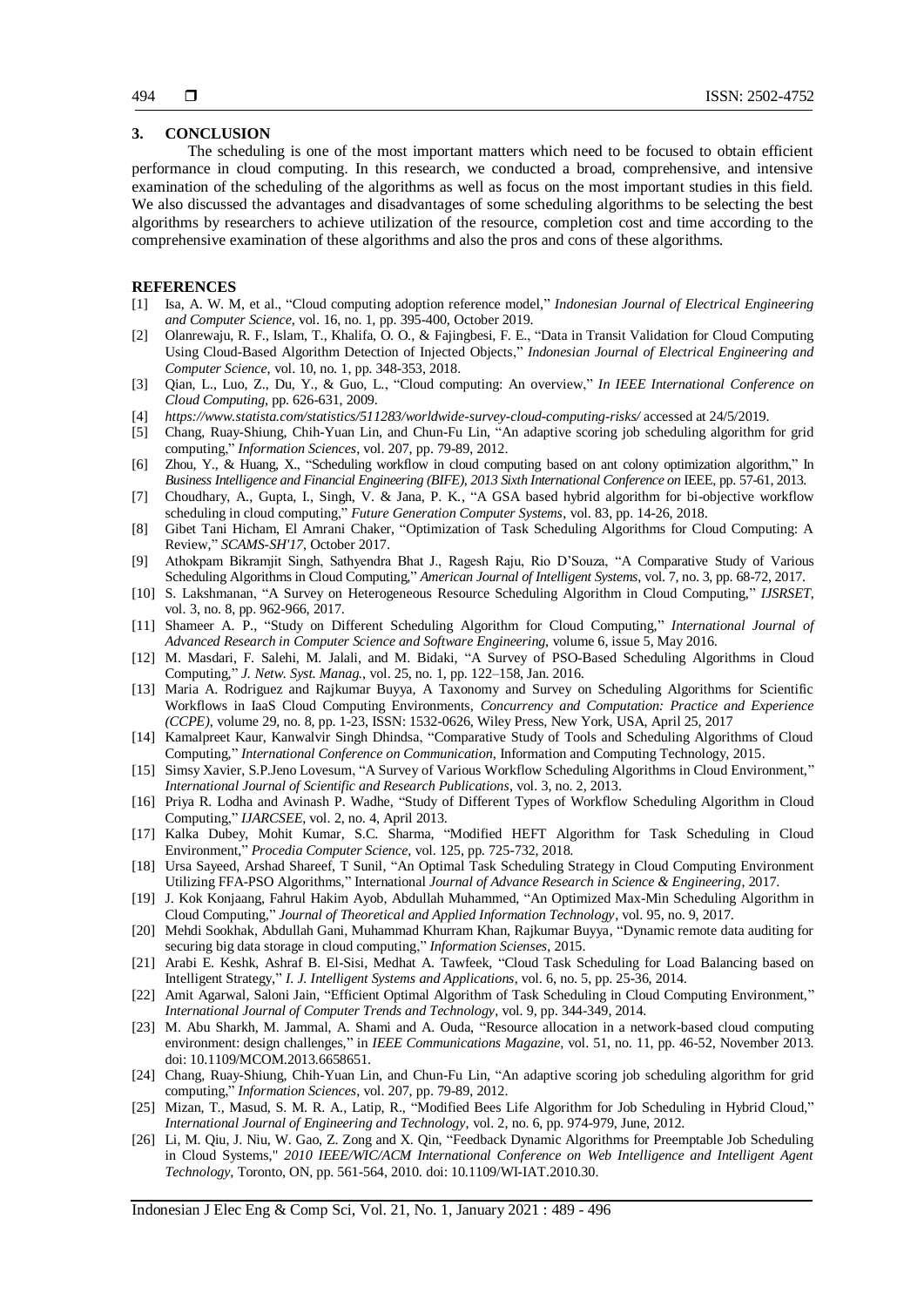- [27] S. Liu, G. Quan and S. Ren, "On-Line Scheduling of Real-Time Services for Cloud Computing," *2010 6th World Congress on Services*, Miami, FL., pp. 459-464, 2010. doi: 10.1109/SERVICES.2010.109.
- [28] Akilandeswari, P., & Srimathi, H., "Survey and analysis on Task scheduling in Cloud environment," *Indian Journal of Science and Technology*, vol. 9, no. 37, pp. 1-6, 2016.
- [29] Goel, H., & Chamoli, N., "Job Scheduling Algorithms in Cloud Computing: A Survey," *International Journal of Computer Applications*, vol. 95, no. 23, pp. 19-22, 2014.
- [30] Athokpam Bikramjit Singh, Sathyendra Bhat J., Ragesh Raju, Rio D'Souza, "A Comparative Study of Various Scheduling Algorithms in Cloud Computing," *American Journal of Intelligent Systems*, vol. 7, no. 3, pp. 68-72, 2017.
- [31] Hamad, S. A., & Omara, F. A., "Genetic-based task scheduling algorithm in cloud computing environment. *International Journal of Advanced Computer Science and Applications*, vol. 7, no. 4, pp. 550-556, 2016.
- [32] Pandaba Pradhan, Prafulla Ku. Behera, B. N. B. Ray, "Modified Round Robin Algorithm for Resource Allocation in Cloud Computing," *Procedia Computer Science*, vol. 85, pp. 878-890, 2016.
- [33] Abdalkafor, A. S., & Alheeti, K. M. A., "A hybrid approach for scheduling applications in cloud computing environment," *International Journal of Electrical and Computer Engineering (IJECE)*, vol. 9, no. 4, 2019.
- [34] Rawshdeh, D. Zanoon, "STASR A New Task Scheduling Algorithm For Cloud Environment," *Network Protocols and Algorithms*, vol. 7, no. 2, pp. 81-95, 2015.
- [35] El Amrani, C., & Gibet Tani, H., "Smarter Round Robin Scheduling Algorithm for Cloud Computing and Big Data," *Journal of Data Mining & Digital Humanities*, vol. 7, no. 2, pp. 1943-3581, 2018.
- [36] Athokpam Bikramjit Singh, Sathyendra Bhat J., Ragesh Raju, Rio D'Souza, "A Comparative Study of Various Scheduling Algorithms in Cloud Computing," *American Journal of Intelligent Systems*, vol. 7, no. 3, pp. 68-72, 2017.
- [37] Kaur, K., Kaur, N., & Kaur, K., "A Novel Context and Load-Aware Family Genetic Algorithm Based Task Scheduling in Cloud Computing," *In Data Engineering and Intelligent Computing*, *Springer*, pp. 521-531*,* 2017.
- [38] Manasrah, A. M., & Ba Ali, H., "Workflow scheduling using hybrid GA-PSO algorithm in cloud computing," *Wireless Communications and Mobile Computing*, vol. 3, pp. 1-16, 2018.
- [39] S. Abdalkafor, "Designing Offline Arabic Handwritten Isolated Character Recognition System using Artificial Neural Network Approach," *International Journal Of Technology*, vol. 8, pp. 528-538, January 2017.
- [40] S. Abdalkafor, "DFRS-database for fingerprint recognition system using Ink-On-Paper technique," *Journal of Engineering and Applied Sciences*, vol. 13, no. 17, pp. 7401-7407.
- [41] A. S. Abdalkafor, E. T. Allawi, K. W. Al-Ani and A. M. Nassar, "A Novel Database for Arabic Handwritten Recognition (NDAHR) System," *2019 2nd International Conference on Computer Applications & Information Security (ICCAIS)*, Riyadh, Saudi Arabia, pp. 1-6, 2019. doi: 10.1109/CAIS.2019.8769580.
- [42] Abdalkafor, A. S., "Survey for Databases On Arabic Off-line Handwritten Characters Recognition System," *In 2018 1st International Conference on Computer Applications & Information Security (ICCAIS)*, pp. 1-6, April 2018,
- [43] Abdalkafor, A. S., Awad, W. K., & Alheeti, K. M. A., "A novel comprehensive database for Arabic and English off-line handwritten digits recognition," *Indonesian Journal of Electrical Engineering and Computer Science*, vol. 20, no. 1, pp. 145-149, 2020.
- [44] Jihad, A. A., & Abdalkafor, A. S. (2019). A Framework for Sentiment Analysis in Arabic Text. *Indonesian Journal of Electrical Engineering and Computer Science*, *16*(3), 1482-1489.
- [45] Lu, H., Wang, M., & Sangaiah, A. K., "Human Emotion Recognition Using an EEG Cloud Computing Platform," *Mobile Networks and Applications*, vol. 25, no. 3, pp. 1023-1032, 2020.
- [46] Islam, N., Faheem, Y., Din, I. U., Talha, M., Guizani, M., & Khalil, M., "A blockchain-based fog computing framework for activity recognition as an application to e-Healthcare services," *Future Generation Computer Systems*, vol. 100, pp. 569-578, 2019.
- [47] T. Soyata, R. Muraleedharan, C. Funai, M. Kwon and W. Heinzelman, "Cloud-Vision: Real-time face recognition using a mobile-cloudlet-cloud acceleration architecture," *2012 IEEE Symposium on Computers and Communications (ISCC)*, Cappadocia, pp. 000059-000066, 2012. doi: 10.1109/ISCC.2012.6249269.
- [48] M. Z. Khan, S. Harous, S. U. Hassan, M. U. Ghani Khan, R. Iqbal and S. Mumtaz, "Deep Unified Model For Face Recognition Based on Convolution Neural Network and Edge Computing," in *IEEE Access*, vol. 7, pp. 72622- 72633, 2019. doi: 10.1109/ACCESS.2019.2918275.
- [49] Guo, S., Xiang, T., & Li, X., "Towards efficient privacy-preserving face recognition in the cloud. Signal Processing," vol. 164, pp. 320-328, 2019.

# **BIOGRAPHIES OF AUTHORS**



**Ahmed Subhi Abdalkafor** was born in Anbar-Iraq in 1988. He received his B.Sc. from Faculty of Computer Science at Anbar University, Iraq in 2010. The MSc. degree from Computer Science Department in Middle East University, Jordan in 2016. His research interests are, Image Processing, Pattern Classification, Artificial Intelligent, Wireless Sensor Neural Network, Cloud Computing, Machine Learning and Data Mining.